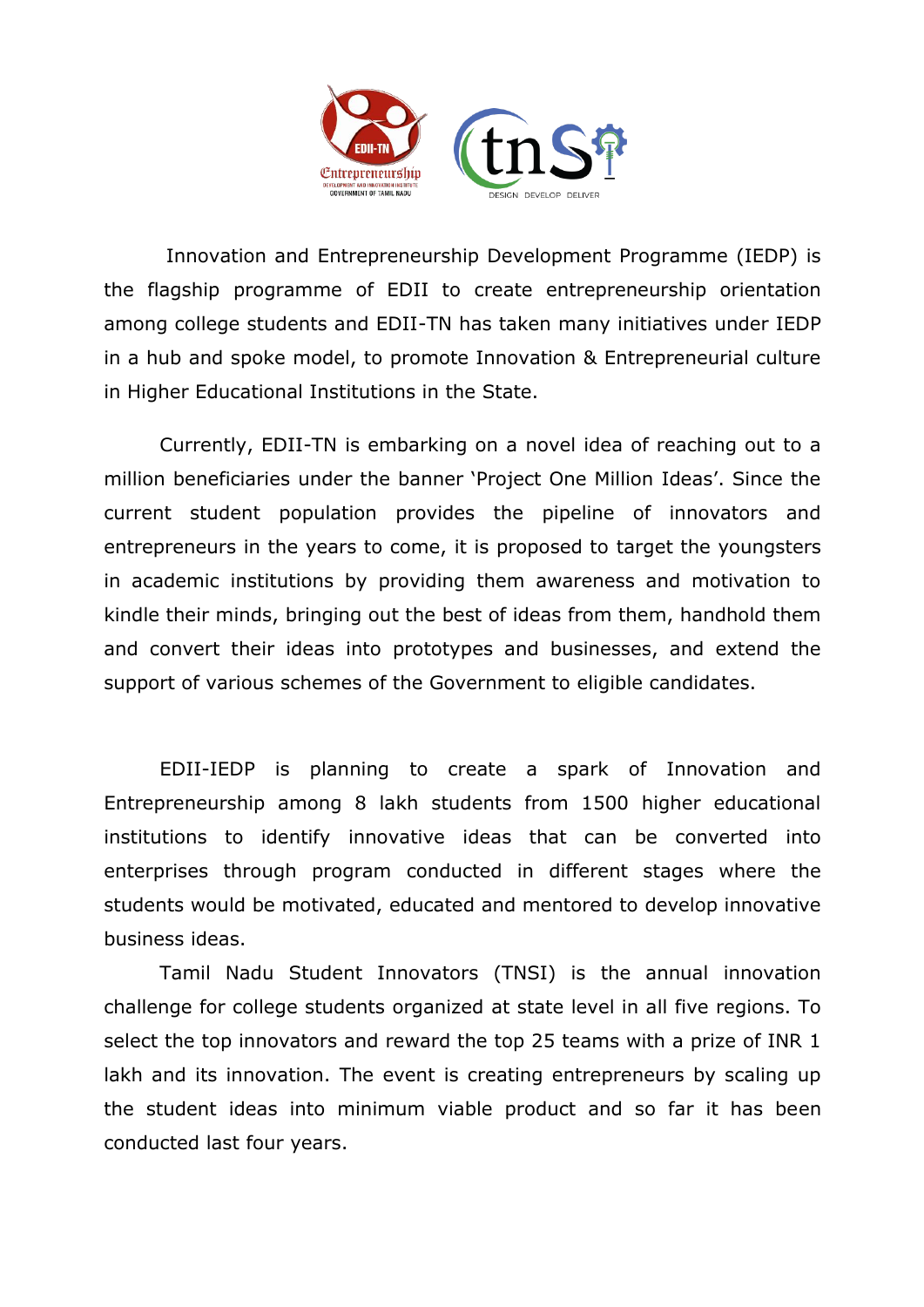# **Tamil Nadu Student Innovator Award (TNSI 2021):**

The Fifth edition of Tamil Nadu Student Innovator Award for the year of 2021 is planning to organize all over the state in 5 regions (Chennai, Trichy, Coimbatore, Tirunelveli & Madurai regions).

TNSI 2021 in

(i)Chennai region will be coordinated by Anna University, Guindy Campus, Chennai,

(ii)Trichy region by Anna University Regional Campus, Trichy (iii)Coimbatore region by Anna University Regional Campus, Coimbatore,

(iv)Tirunelveli region by Anna University Regional Campus, Tirunelveli (v)Madurai region by Thiagaraja College of Engineering, Madurai.

# **Programme includes the following stages:**

- 1. Entrepreneurship Awareness programmes
- 2. Ideation (IDEA) Camp- (Design Thinking, Business plan preparation)
- 3. Boot Camp
- 4. State Level Pitch
- 5. Fellowship/Prototyping

Due to COVID 19 situation ,EDII TN has planned to organize TNSI 2021 Awareness programmes and Ideation stages has Digitalized through EDII portal.

## **Awareness Creation:**

The Entrepreneurship awareness program has been digitalized and Each & every hub will be coordinated with spoke colleges for the enrollment and completion of the program modules through Online. The program consists of seven modules and it will be implemented through online by igniting young minds through brief inspirational stories, by defining entrepreneurship, introducing entrepreneurship support system available, motivational student startup testimonials etc.,

The objective is to acquaint the students on the entrepreneurship community, government efforts & initiatives, the stakeholders, the journey from an aspirant to an entrepreneur, startup steps. A website has been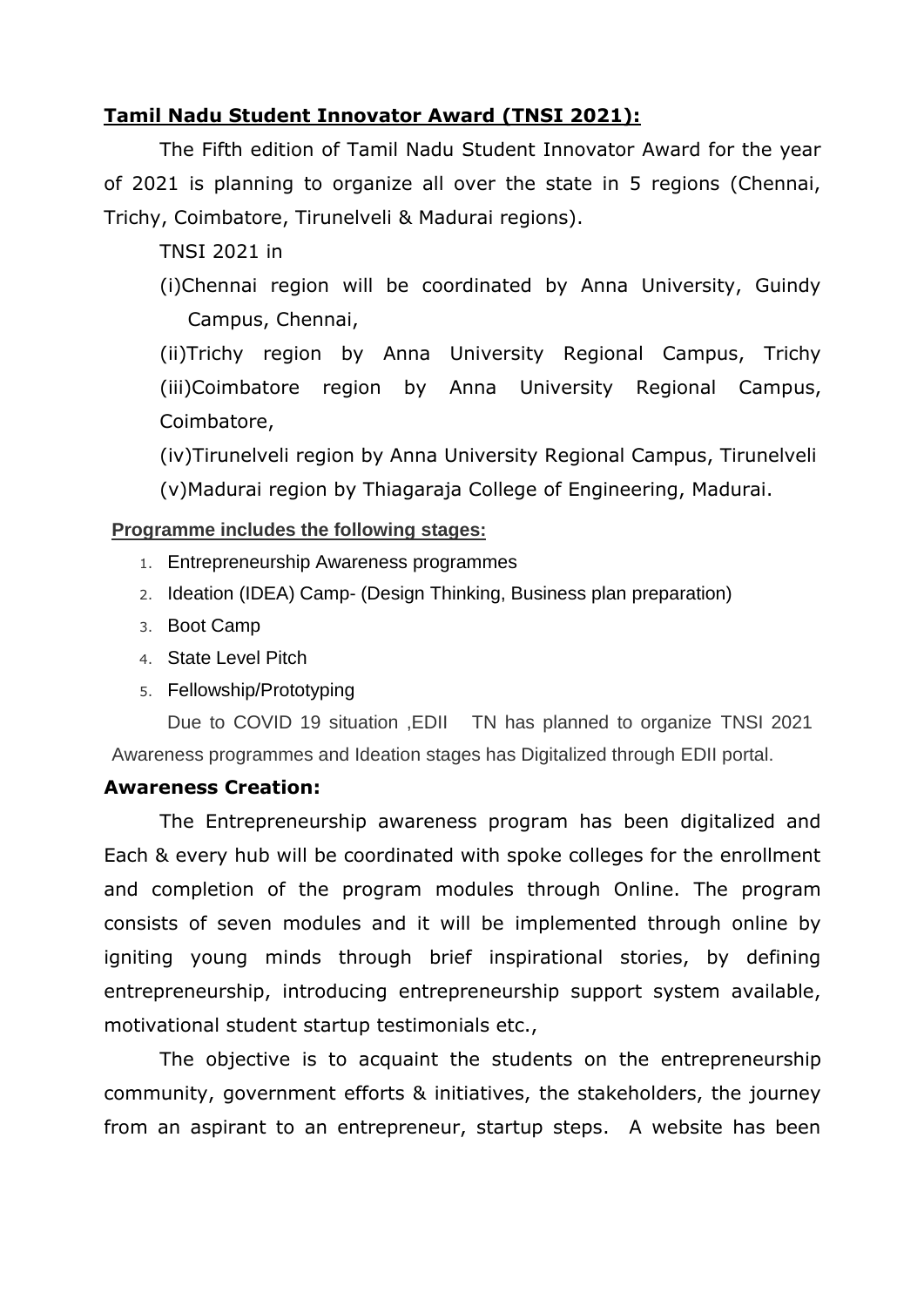developed inhouse for registration of Ideas. From the ideas registered in the website, 50-60 ideas from each region will be selected and the student teams will be requested to attend the Idea camp to shape up their ideas. It will be organized in all hubs.

#### **Ideation Stage:**

The shortlisted good ideas taken into the second stage of the contest and their ideas catalize by organizing Design Thinking workshops and Business Plan preparation. It aims to validate ideas to make them better by breaking thought patterns, understanding customer needs, the process of generating ideas for products & services in various situations & environment, and also challenging them to resolve real-time problems. Each and every IEDP Hubs will organize the programmes to train the selected teams. From these ideas, 25 teams will be selected for participation in the Boot Camp to be organized by the Zonal Hub.

#### **Boot camps :**

The 3-day boot camp (Each zone will have a boot camp) promises the aspirants to lead them in the right direction. The boot camp is expected to have 25 teams in a region (approx. 60 participants) who will have the firsthand experience from domain experts. The participants will be exposed and coached in the areas of problem-opportunity analysis, elevator pitch, business model canvas and identifying MVP criteria. Selected start-up ideas will be given an opportunity to pitch in front of mentors. The boot camp is designed to provide the expertise needed by the participants to launch and scale their innovative business ideas. The boot camp will motivate the participants' vision in launching and scaling a business as well as the ability to inspire investors.

The selected teams for the boot camp have to register in the respective regional hub with a registration fee of Rs.350/- per head who are need accommodation. Each team may have at most 3 members.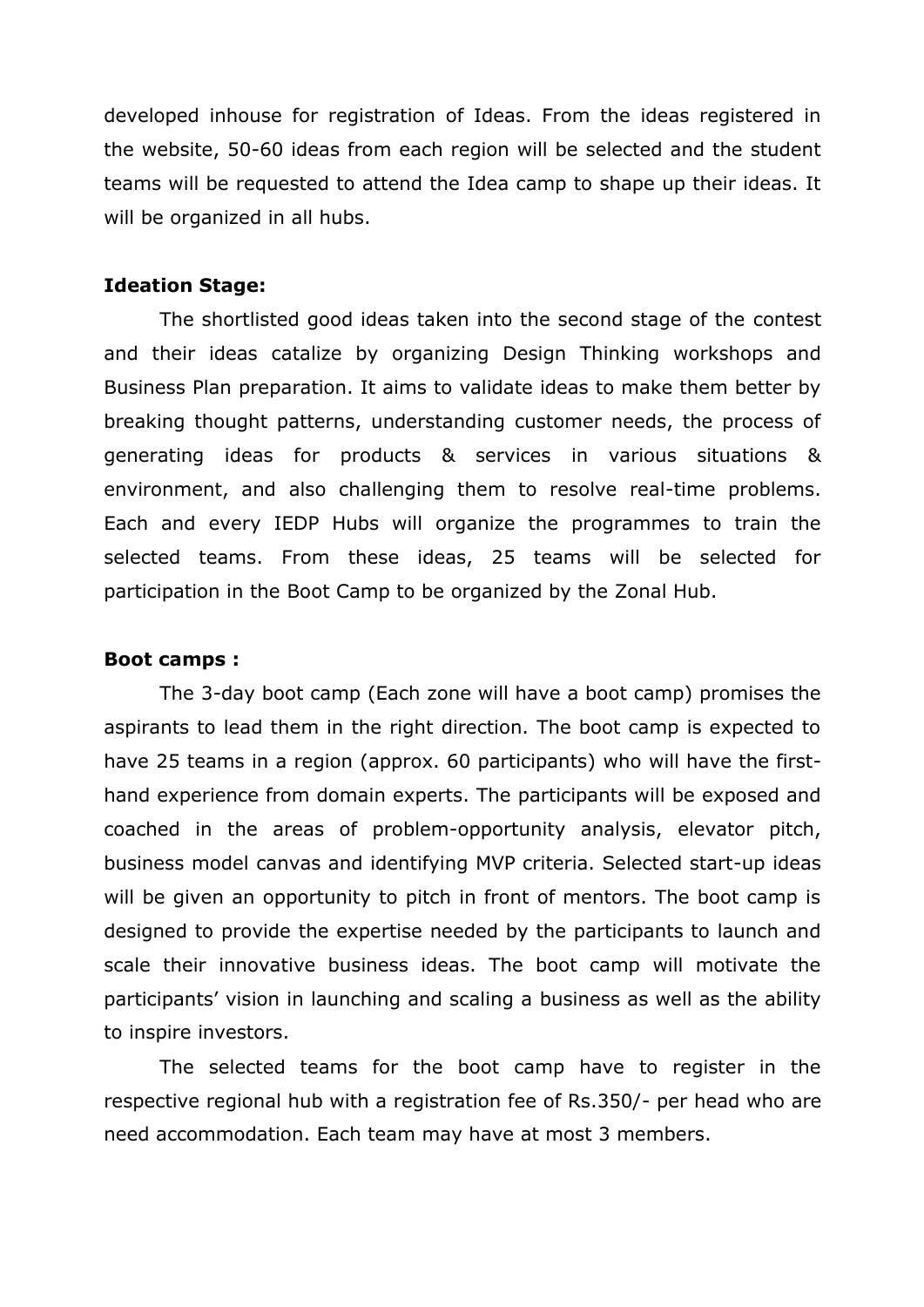The process will be repeated in all five zones. Each zone will shortlist and nominate 8 teams for the state-Level Pitch to be held at Chennai.

#### **State level Pitch:**

The teams selected from the 5 regions will participate in the State-Level Pitch to be organized by EDII at Chennai.

The top 2- 5 teams from each region will be awarded Re. 1 lakh as fellowship award to convert their idea into a prototype. The teams can choose the registered incubator of their choice which has the capacity to mentor them in building their prototype.

The TNSI 2020 Grant may be given in two installments, The first installment of Rs.50,000/- released upfront for the TNSI winners and the second installment of Rs.50,000/- may be released in a period of three to six months after first installment upon satisfying at least three to four of the following criteria:

- Selected teams may submit detailed project report
- Selected teams may showcase a Minimum Viable Product/Prototype.
- Selected teams may submit Validation through accreditation Lab
- Selected teams may get Certification through accredited or registered institutions.
- Selected teams may set up the company as a startup
- Selected teams may complete registration in GEM portal
- Selected teams may apply patent for their innovation

## **Districts included in each region:**

The districts of Tamil Nadu will be allotted to the five regions for smoothly organizing the TNSI programme. The regional hubs will coordinate with the following districts and the hubs will coordinate the spoke institutions of the districts.

District to be clubbed with regions for TNSI-2019.